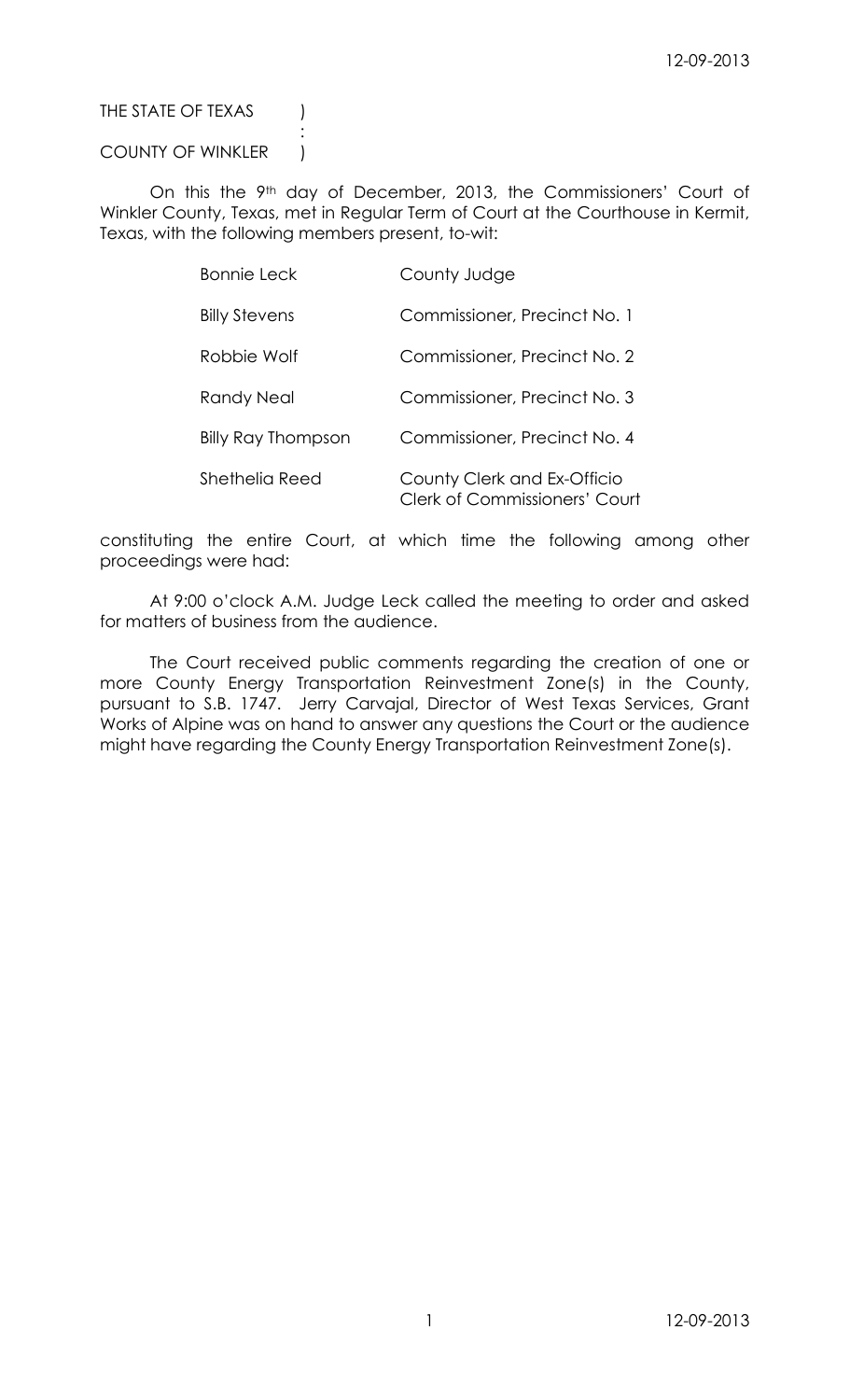

Following recommendations of Winkler County Fire Marshal, Kermit Volunteer Fire Department and Wink Volunteer Fire Department, a motion was made by Commissioner Wolf and seconded by Commissioner Stevens to approve extension of burn ban in unincorporated areas of Winkler County for ninety (90) days or less if drought conditions change; which motion became an order of the Court upon the following vote: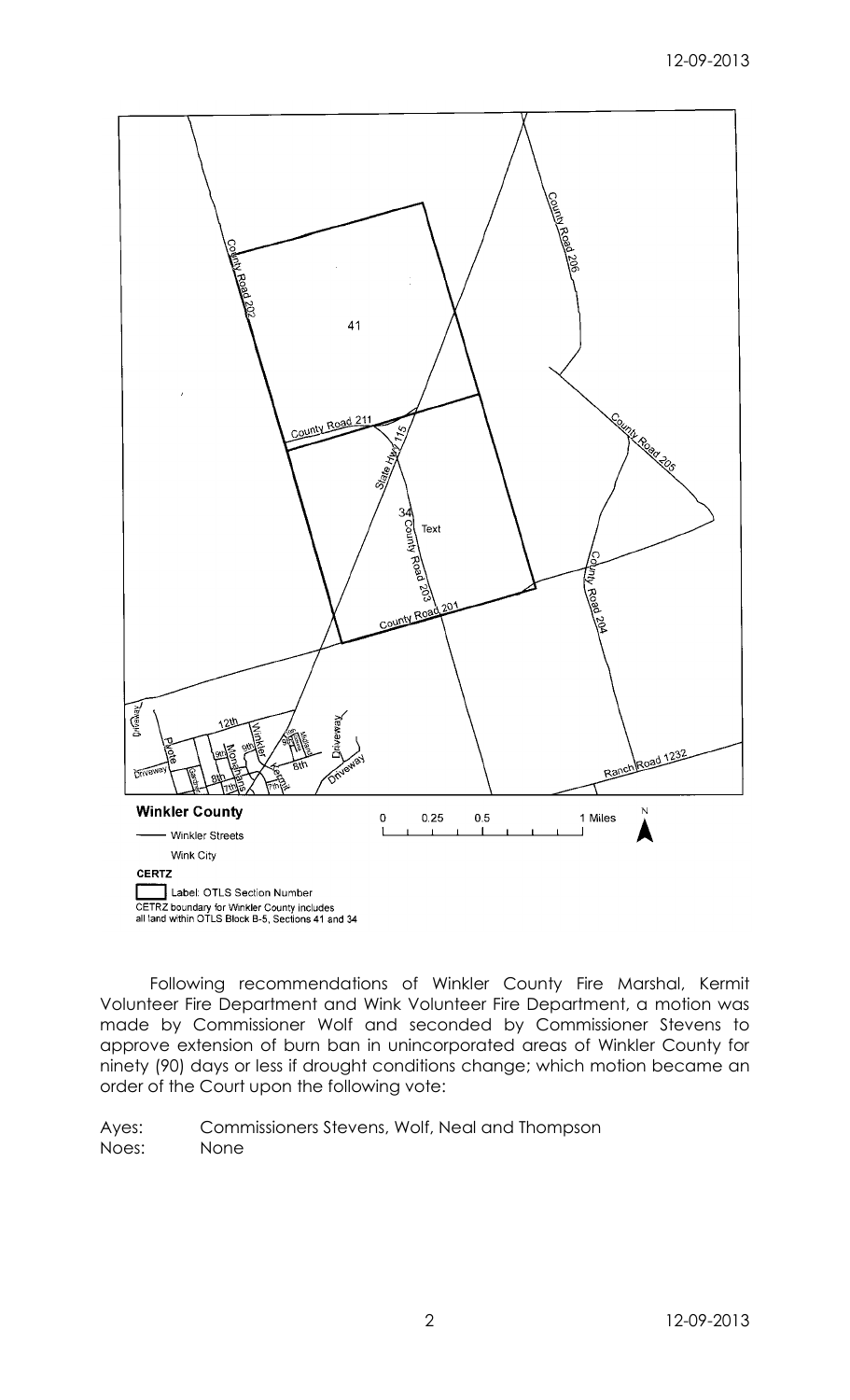**STATE OF TEXAS** 

**COUNTY OF WINKLER** 

#### ORDER PROHIBITING OUTDOOR BURNING

s<br>S

 $\delta$ 

WHEREAS, the Commissioners Court finds that circumstances present in all of the unincorporated area of the county create a public safety hazard that would be exacerbated by outdoor burning;

IT IS HEREBY ORDERED by the Commissioners Court of Winkler County that all outdoor burning is prohibited in the unincorporated area of the county for ninety (90) days from the date of adoption of this Order, unless the restrictions are terminated earlier based on a determination made by: (1) the Texas Forest Service that drought conditions no longer exist; or (2) the Commissioners' Court based on a determination that the circumstances that required the Order no longer exist.

This Order is adopted pursuant to Local Government Code §352.081, and other applicable statutes. This Order does not prohibit outdoor burning activities related to public health and safety that are authorized by the Texas Commission on Environmental Quality for (1) firefighter training; (2) public utility, natural gas pipeline or mining operations; or (3) planting or harvesting of agricultural crops; or (4) burns that are conducted by a prescribed burn manager certified under Natural Resources Code §153.048 and meet the standards of Natural Resources Code §153.047.

In accordance with Local Government Code §352.081(h), a violation of this Order is a Class C misdemeanor, punishable by a fine not to exceed \$500.00.

ADOPTED this  $9^{th}$  day of December, 2013 by a vote of  $5$  ayes and  $0$  nays.

**BONNIE LECK** 

WINKLER COUNTY JUDGE

BILLY STEVENS<br>COMMISSIONER PRECINCT 1

ĆOMMIS**S**IOŃER PRECINCT 3

R∩BÊ

COMMISSIONER PRECISCT 2

RAY COMMISSIONER PRECINCT 4

ATTEST: humalia SHËTHELIA REEL **WINKLER COUNTY CLERK** By: Pam Green deputy

A motion was made by Commissioner Neal and seconded by Commissioner Thompson to approve Order Prohibiting Certain Fireworks in Unincorporated Areas of Winkler County, Texas on the order of Winkler County Commissioners' Court; which motion became an order of the Court upon the following vote: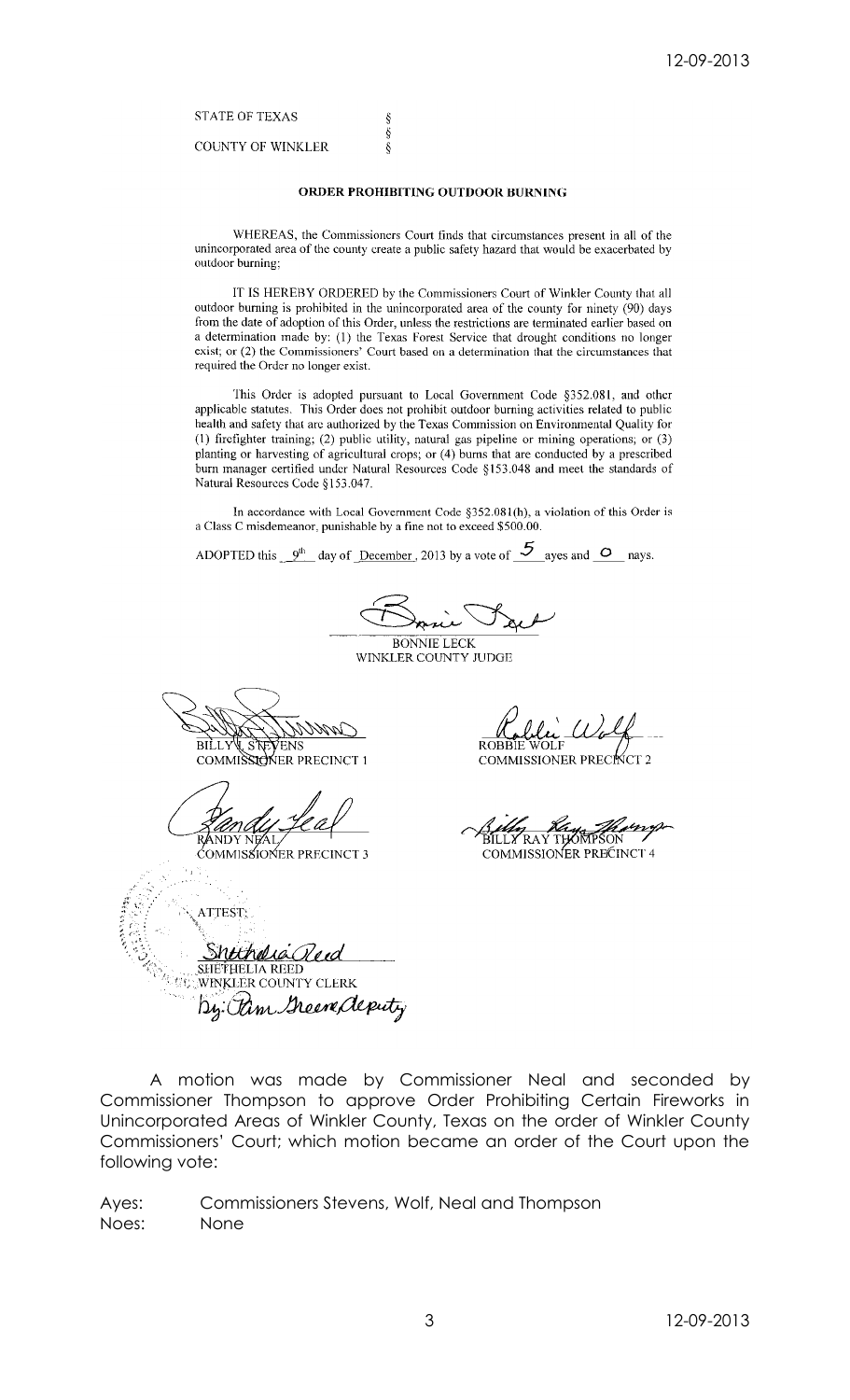**STATE OF TEXAS** 

#### ş **COUNTY OF WINKLER**  $\overline{\xi}$

ş

### ORDER PROHIBITING CERTAIN FIREWORKS IN UNINCORPORATED AREAS OF WINKLER COUNTY, TEXAS

WHEREAS, on the 9<sup>th</sup> day of December, 2013, the Commissioners' Court of Winkler County has determined that conditions on certain uncultivated acreage in the county are extremely hazardous for the danger of fire because of high grass or dry vegetation;

NOW, THEREFORE, the Commissioners Court of Winkler County adopts this Order prohibiting the sale or use of restricted fireworks in the unincorporated areas of Winkler County:

- A person may not sell, detonate, ignite, or in any way use fireworks classified as "skyrockets with sticks" under 49 C.F.R. part.  $173.100(r)(2)$  (10-1-86 edition), or A. "missiles with fins" in the unincorporated areas of Winkler County.
- $\overline{B}$ . This Order does not prohibit "permissible fireworks" as authorized in Occupations Code Section 2154.003(a).
- C. A person commits an offense if the person knowingly or intentionally violates a prohibition established by this Order. An offense under this order is a Class C Misdemeanor.
- This order expires on January 2, 2014. D.

APPROVED THIS THE 9TH DAY OF DECEMBER, 2013, BY THE WINKLER COUNTY COMMISSIONERS COURT.

Bonnie Leck, Winkler County Judge

Billy J Ste Commiss sione tinct 1

Raydy Neal Commissioner, Precinct 3

Robbie Wolf Commissioner, Precinct 2

Billy Ray Thompson Commissioner, Precinct 4

 $\cdots$ ydigy <u>nethelia aeea</u> Shethelia Reed Winkler:County Clerk Miker Councy Clerk Cleputy

At this time the Court heard presentation by John Shepard, City of Kermit Director of Public Works, concerning Citizens Collection Station.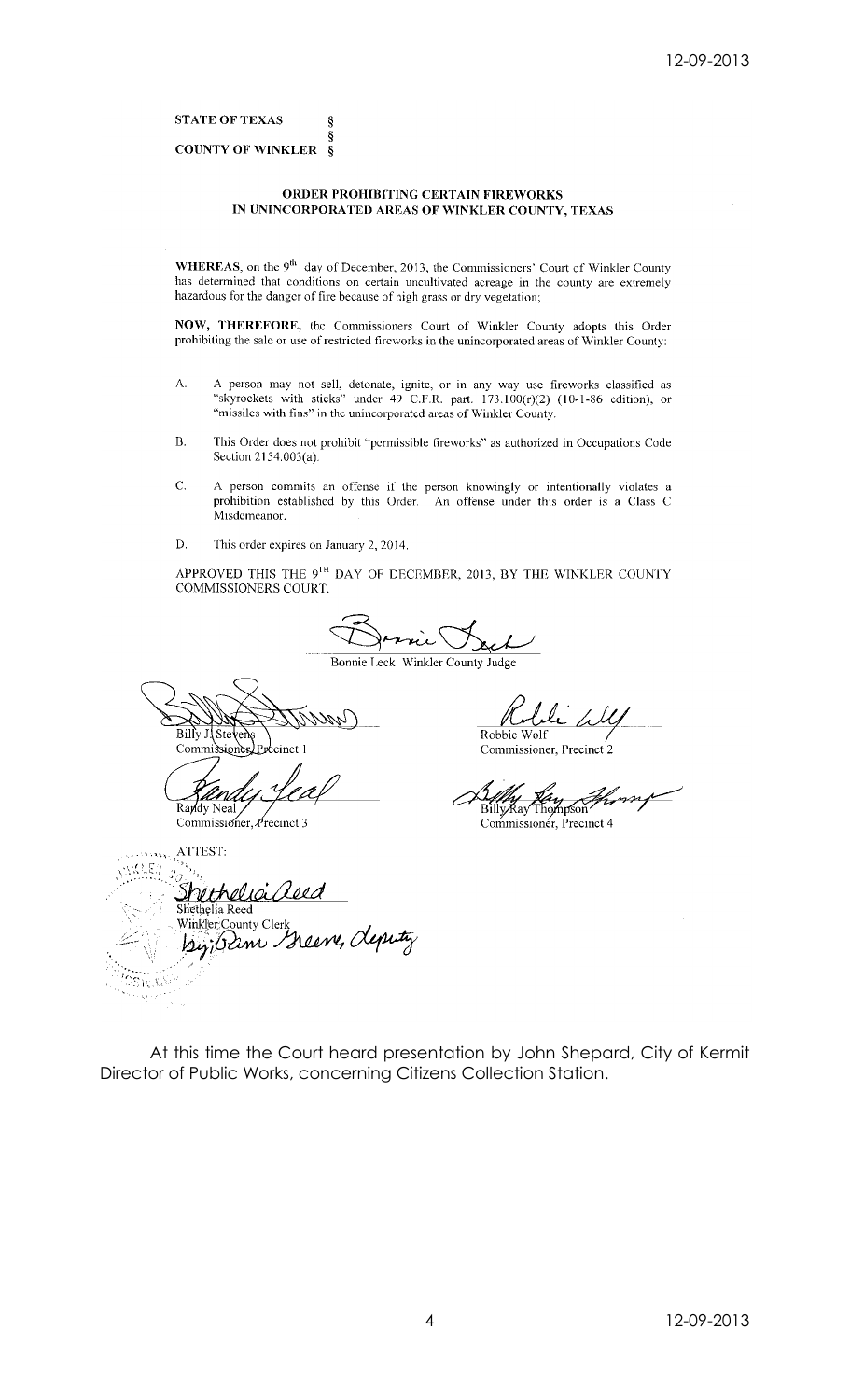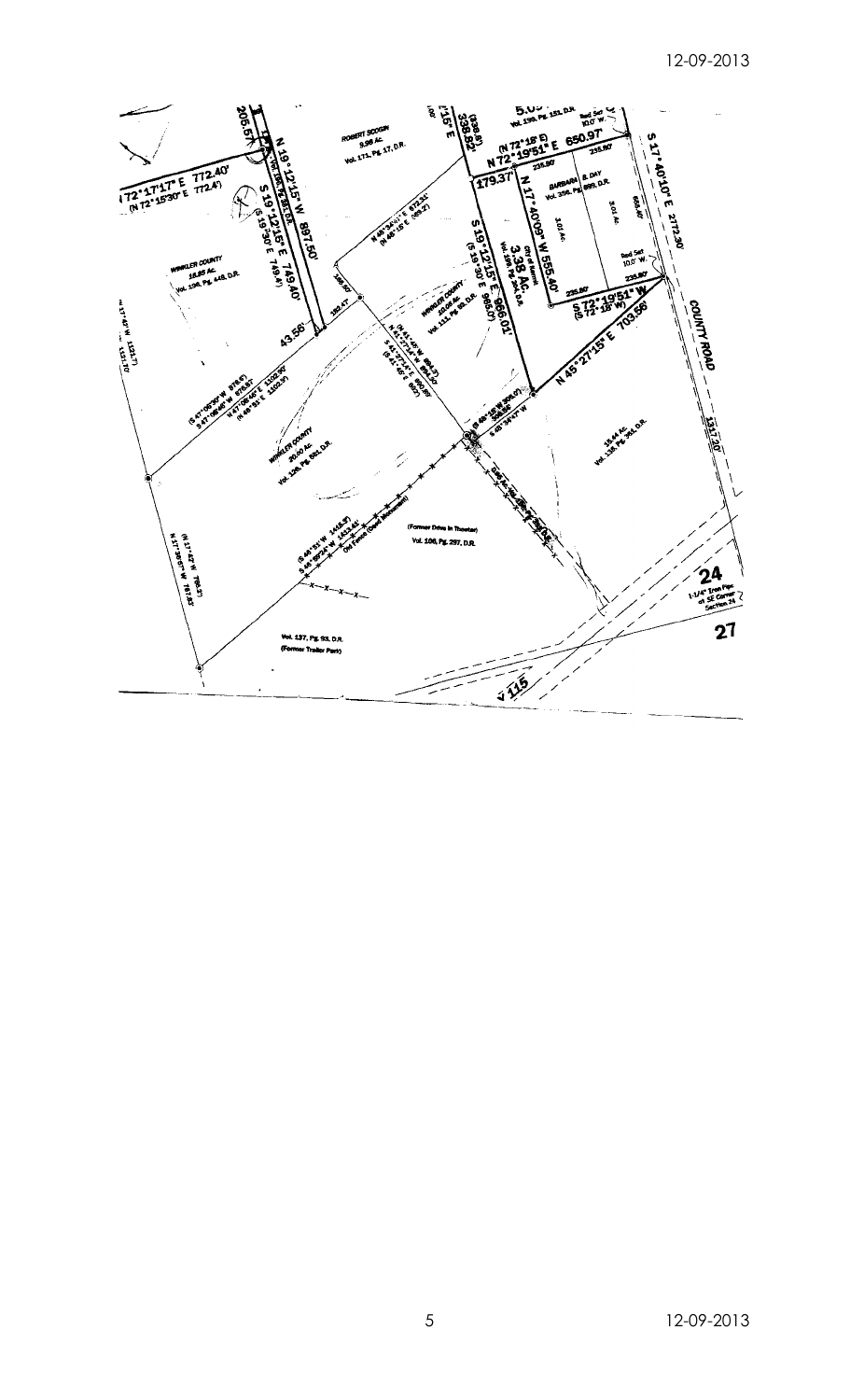$12 - 9 - 13$ EW.CO. COMM. COURT ] 15 SITE ACCESS -<br>188 E. ST. Huly 115 - permitted thre TCEQ City Being Pro-netive ORYX - Southlake, TX (Corporte)<br>Tours MeDrano<br>OK - BUT ?? UP "OLD" ROAD OPEN - NOVE DEAD Trees Brocking WAS  $C(13e)$ <br>  $- e\times 20se$  OLS CUT-ACTOSS<br>
FOAD (TRAIL)<br>
CALICALE 307x20'x.5<br>
CIPLEST "CONTINUANCE OF COUNTY APPRIME"<br>
OF CITY's FUTURE PLANS RECARDING ACCESS BCCS<br>
2) POSSIBLE COUNTY ASSISTANCE W/<br>
COUPMENT, MAN POWER & CA

There was no financial information or monthly reports regarding Winkler County Memorial Hospital for the Court to consider at this time.

There were no line item transfer(s), budget amendment(s) or salary schedule change(s) regarding Winkler County Memorial Hospital for the Court to consider at this time.

A motion was made by Commissioner Neal and seconded by Commissioner Thompson to approve request of Winkler County Memorial Hospital for operating funds in the amount of \$200,000.00 from health insurance funds; which motion became an order of the Court upon the following vote:

Ayes: Commissioners Stevens, Wolf, Neal and Thompson Noes: None

A motion was made by Commissioner Thompson and seconded by Commissioner Neal to approve request of Adam Hicks of Anadarko to use Community Center in Kermit for the following dates during day hours:

- 1. Wednesday and Thursday, January 08-09, 2014;
- 2. Wednesday and Thursday, February 12-13, 2014;
- 3. Wednesday and Thursday, March 12-13, 2014
- 4. Wednesday and Thursday, April 09-10, 2014;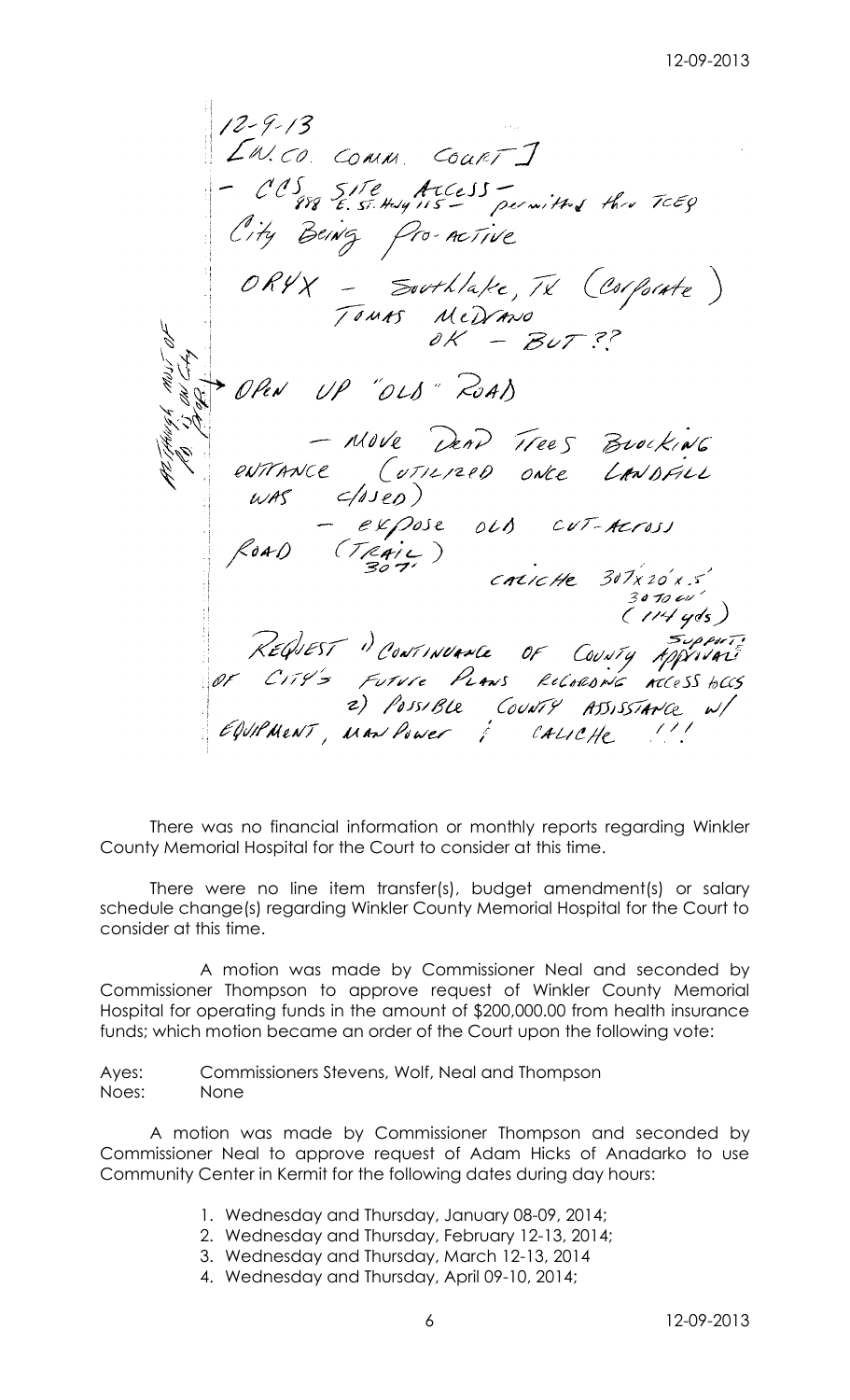- 5. Wednesday and Thursday, May 14-15, 2014;
- 6. Wednesday and Thursday, June 11-12, 2014;
- 7. Wednesday and Thursday, July 09-10, 2014;
- 8. Wednesday and Thursday, August 13-14, 2014;
- 9. Wednesday and Thursday, September 10-11, 2014;
- 10.Wednesday and Thursday, October 08-09, 2014;
- 11.Wednesday and Thursday, November 12-13, 2014; and
- 12.Wednesday and Thursday, December 10-11, 2014

which motion became an order of the Court upon the following vote:

Ayes: Commissioners Stevens, Wolf, Neal and Thompson Noes: None

Following discussion regarding compensation time policy, a motion was made by Commissioner Wolf and seconded by Commissioner Stevens to table said matter until more information could be obtained; which motion became an order of the Court upon the following vote:

Ayes: Commissioners Stevens, Wolf, Neal and Thompson Noes: None

At this time the Court took a short recess and then returned to the agenda.

At 10:25 o'clock A.M. bidding for the purchase of gasoline for County fleet of vehicles for 2014 calendar year was declared closed. Only one (1) bid was received and after reviewing same, a motion was made by Commissioner Neal and seconded by Commissioner Wolf that the bid of WTG Fuels be accepted; which motion became an order of the Court upon the following vote: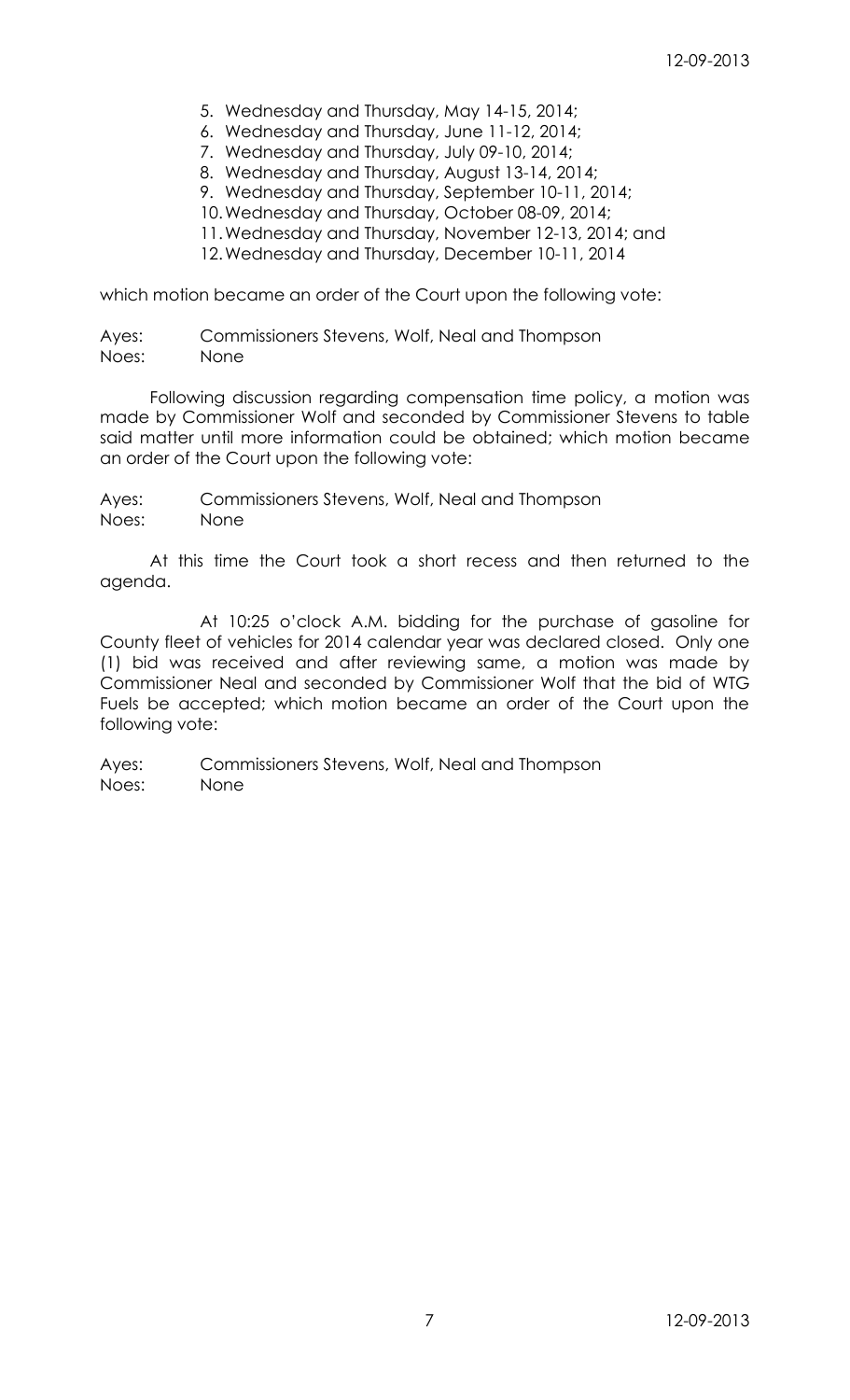## WINKLER COUNTY **BID FORM** GASOLINE & DIESEL FUEL JANUARY 1, 2014 THROUGH DECEMBER 31, 2014

| Regular Unleaded Grade:                                    |                                                               |
|------------------------------------------------------------|---------------------------------------------------------------|
| Brand Name $\mathcal{L}$ h $e^{\mathsf{I}}$                | Posted Terminal Price $\frac{\partial . 56^{27}}{\partial 1}$ |
| As of (date) $3-4-13$                                      | 29356<br>Bid Price Per Gallon                                 |
| Octane Rating ___ 87                                       |                                                               |
|                                                            |                                                               |
| Undyed Diesel (highway use):                               |                                                               |
| Brand Name Shell                                           | Posted Terminal Price 3.09 61                                 |
| As of (date) $12 \cdot 4 \cdot 13$                         | Bid Price Per Gallon 3.46                                     |
|                                                            |                                                               |
| Dyed Diesel (off-road use):                                |                                                               |
| Brand Name <b>Shell</b>                                    | Posted Terminal Price 3.1001                                  |
| As of (date) $12-4-13$                                     | Bid Price Per Gallon $3.27^3$<br>(State Tax Exempt)           |
| <u>Jimmy Arnold</u><br>Typed Name of Bidder                | <u> Lammy lamoler</u>                                         |
| $\omega$ TG tuels<br>Company Name                          | 11 Janager<br>Title of Bidder                                 |
| 31M.<br>P.O. Box or Street Address                         | $h$ ms $\widetilde{N}$ 79756<br>City, State, Zip              |
| (432)943-3841 (432)943-5588<br>Telephone Number Fax Number | <u> 12-9-13</u><br>Date Submitted                             |

A motion was made by Commissioner Wolf and seconded by Commissioner Stevens to approve requesting and accepting roadway materials from Texas Department of Transportation under Local Government Code Assistance Program; which motion became an order of the Court upon the following vote: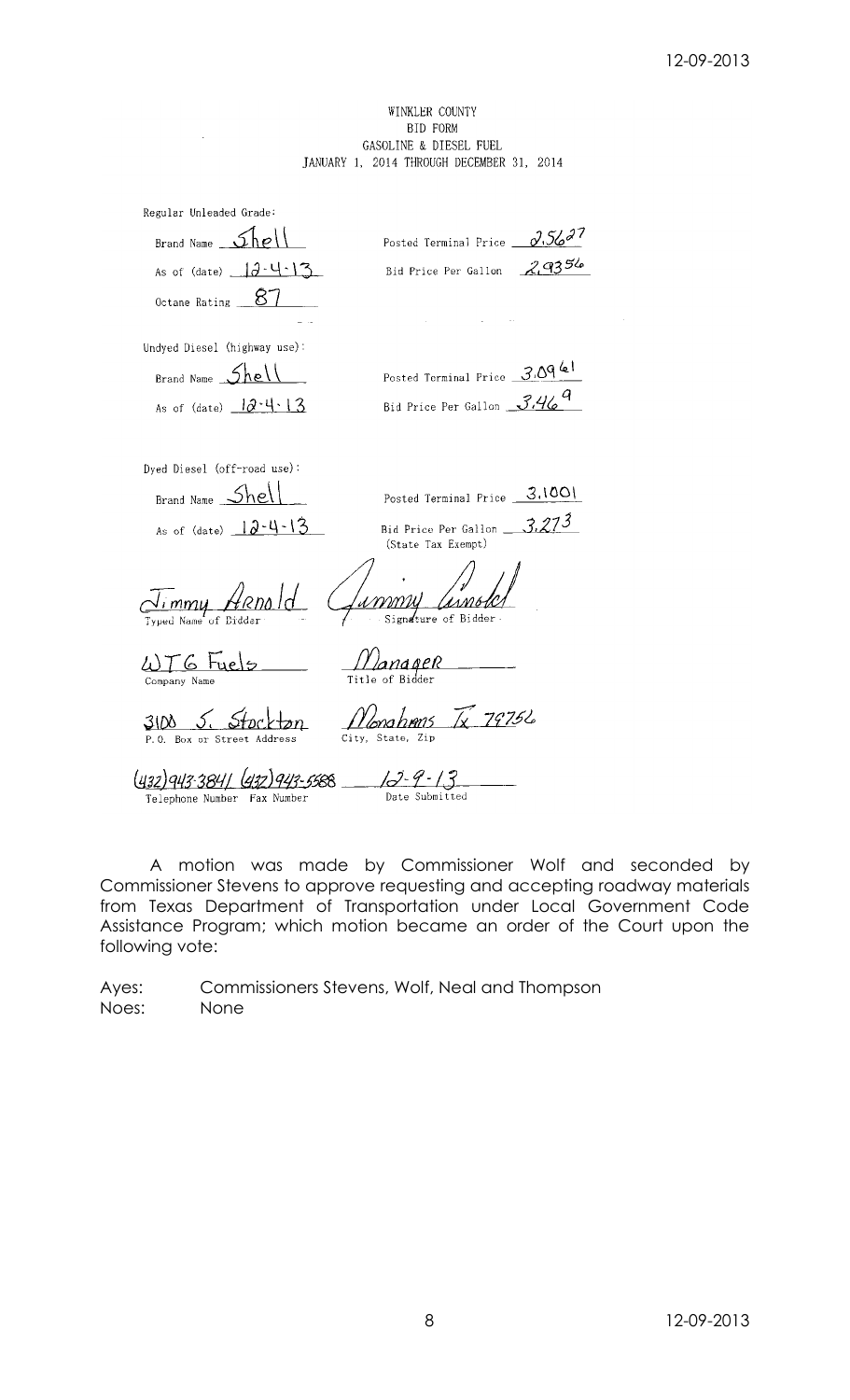

December 2, 2013

The Honorable Bonnie Leck County Judge, Winkler County P.O. Drawer Y Kermit, TX 79745

Dear Judge Leck:

This letter addresses the Fiscal Year 2014 implementation of the County Assistance Program defined under the rules of TAC Title 43, Part 1, Chapter 29, Subchapter A, Rule § 29.3 (43TAC. § 29.3), the Local Government Assistance Program and the new Rider 19 to the appropriation bill, House Bill number 1 (HB1) which passed the 83rd Legislative session.

Transportation Code § 201.706 which passed by the Texas Legislature in 1997, requires the Texas Department of Transportation (TxDOT) to assist counties with materials to repair and maintain county roads damaged by the impact of 2060 Weight Tolerance permits. In addition, the legislation requires that a preference should be made for counties with the most Weight Tolerance permits and a maximum usage should be made of State surplus materials.

To administer this program each county is given a specific allocation to be provided by the respective districts. Allocations are determined based on a county's percent of statewide Weight Tolerance permits, the county's percent of the statewide county road vehicle miles and the county's percent of the statewide lane miles of county roads. TxDOT Districts will notify each county of the assistance available to them. Each county desiring material should make a written request to their TxDOT District Coordinator. TxDOT will also set and account for the value of the materials to insure compliance with state law.

During the recent 83rd Legislative Session, Rider 19 was also authorized. Rider 19 allows TxDOT to provide expert advice to cities related to roadway maintenance issues. In addition, if after satisfying the County Assistance Program, State surplus materials are still available, this material may be distributed to either cities or counties. Unlike the County Assistance program, the Local Government Assistance program prohibits the purchase of new materials. Only surplus material will be available for distribution under this program.

> DEC 4 2013

> > $\mathcal{L}^{\mathcal{L}}$  and  $\mathcal{L}^{\mathcal{L}}$

Requests for material to be distributed in accordance with House Bill 1 and Rider 19 during fiscal year 2014 should be submitted in writing within 45 days of the date of this letter. The written request should be submitted to: Texas Department of Transportation Attn. Michael Stroope, P.E., 3901 East Highway 80, Odessa, TX 79761-3522. Material allocations not requested by Winkler County within the 45 day timeframe will be made available to other counties. The amount allocated to Winkler County for Fiscal Year 2014 is \$13,243.00.

If you have any questions about this year's program please contact the Odessa District Coordinator Michael Stroope, P.E., at (432) 498-4745. Upon receiving your written request a meeting will be set up with Winkler County Officials to discuss material availability and to coordinate the delivery details. We look forward to meeting with you.

Sincerely

 $\hat{v}$   $\hat{v}$ Michael Stroope, P.E Odessa District Coordinator

cc: Mike McAnally, P.E., District Engineer Chad Windham, P.E. Director of Operations Fred Herrera, P.E., Assistant Area Engineer James Moore, Kermit Mnt. Supr.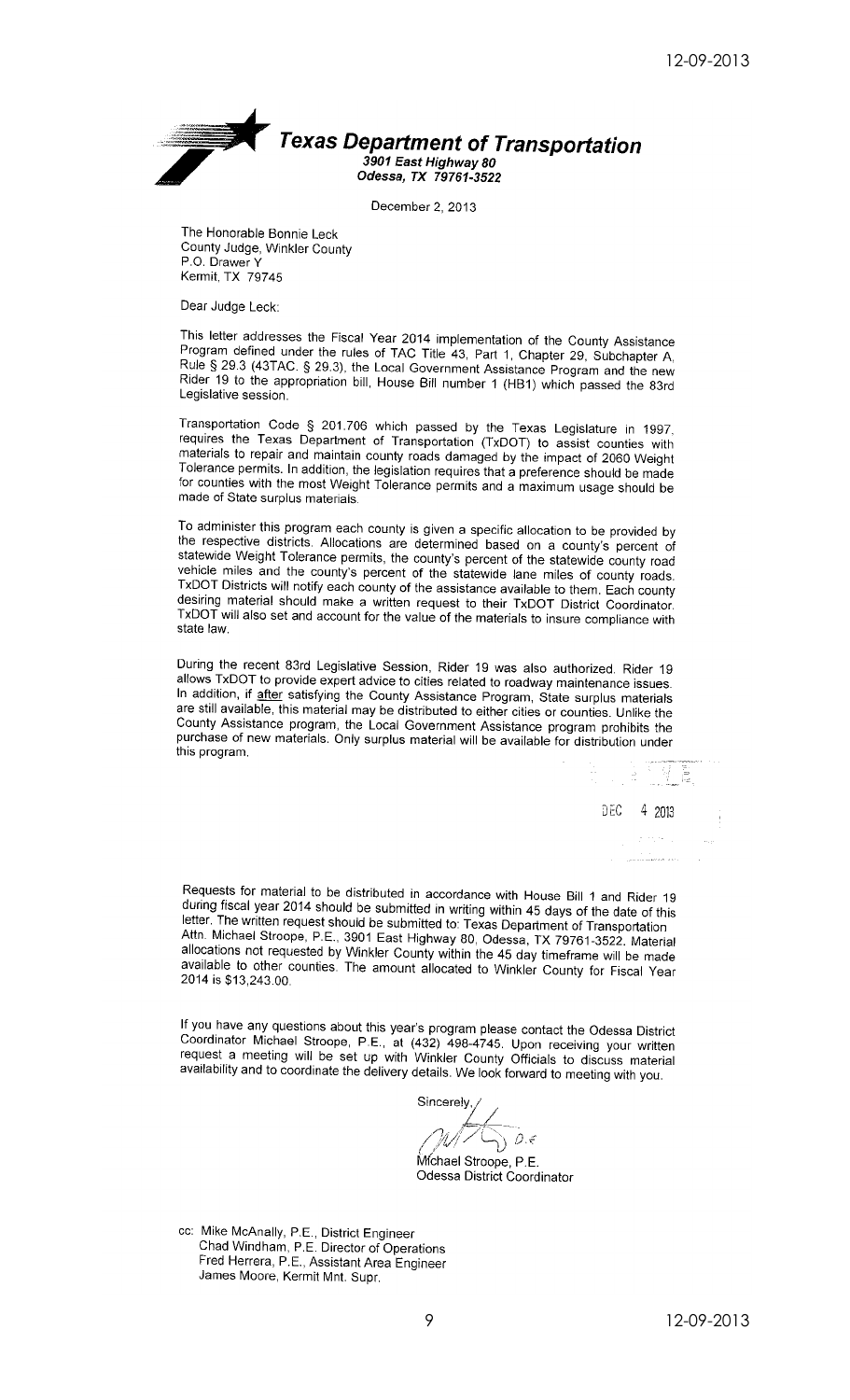A motion was made by Commissioner Thompson and seconded by Commissioner Wolf to approve purchase and installation of surveillance cameras at Adult Probation building in the approximate amount of \$3,200.00 from evaluation funds; which motion became an order of the Court upon the following vote:

Ayes: Commissioners Stevens, Wolf, Neal and Thompson Noes: None



November 22, 2013

Winkler County 112 South Poplar Kermit, Texas 79745

Email: mark.terry@co.winkler.tx.us

Mark,

As we discussed this morning, after discussing your request with the IT experts in the office, the<br>st costly way of accomplishing what you want to do would be the small NYC. the contract of the through the morning, after discussing your request with the IT experts in the office, the<br>least costly way of accomplishing what you want to do would be the small DVR and the camera. By<br>doing this, you businessly way of accomplishing what you want to do would be the small DVR and the doing this, you would be able to add three more cameras as the need arises in the future.

I propose the following:

One (1) Costar Four Camera DVR One (1) Panasonic Indoor Camera One (1) Surge Protector One (1) 19" Flat Screen Monitor One (1) Network Connection

Total cost of the installation including labor and travel is \$2,613.00.

The cost excluding the monitor would be \$2,283.00.

The monitor in the Courthouse would show the picture from this camera as if it were a part of the system. The new DVR in the Courthouse is not designed to handle just are agreed to the star moment in the Courtnouse would show the picture from this camera as if it were a part of the system. The new DVR in the Courthouse is not designed to handle just one camera away from the current location.

Respectfully Submitted Aprotex Corporation

George Nesrsta george@aprotex.com 432-556-7702 cell 432-570-0188 office

A motion was made by Commissioner Neal and seconded by Commissioner Thompson to approve request of Chief Adult Probation Officer to amend Probation Evaluation Fund Budget; which motion became an order of the Court upon the following vote: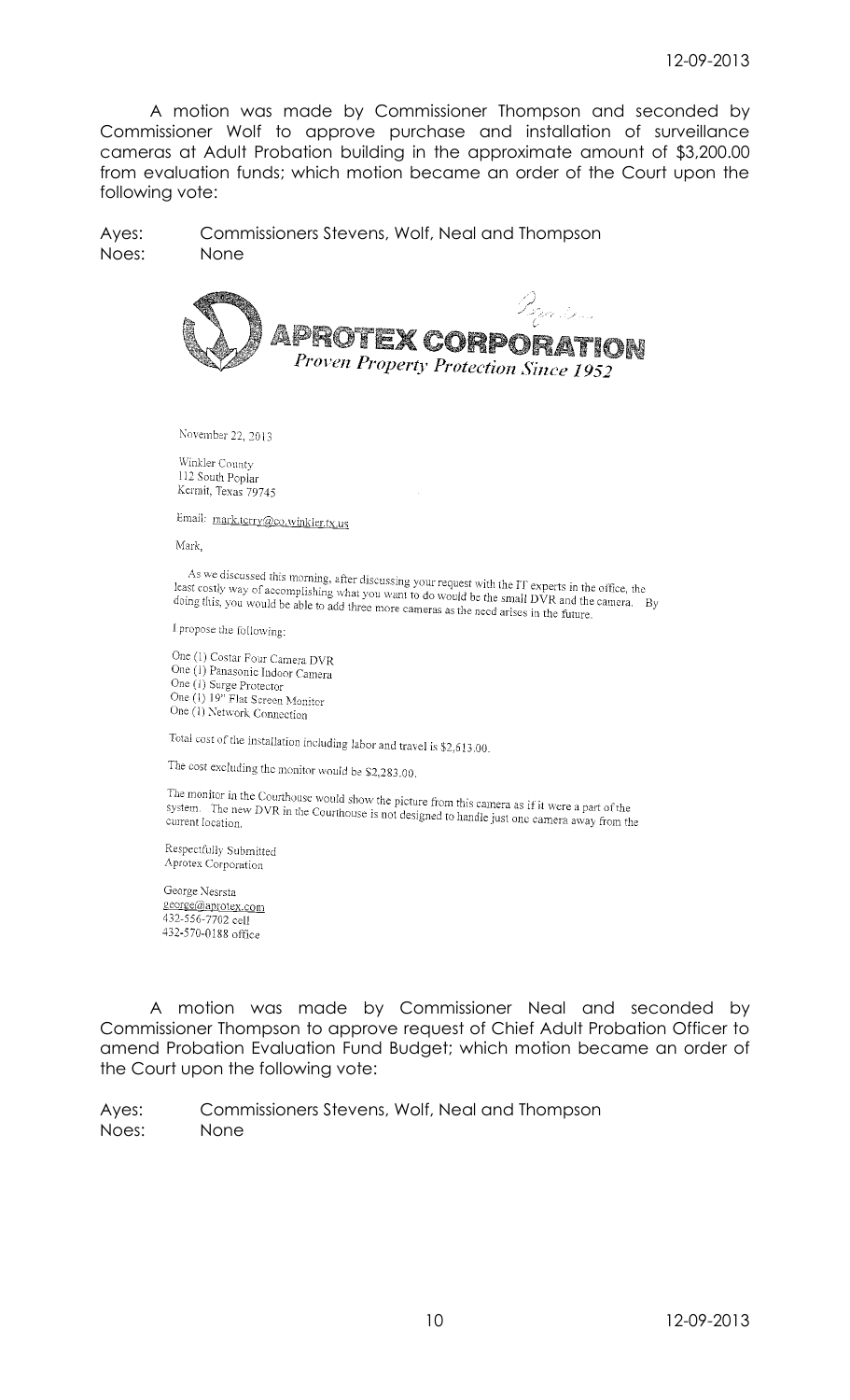

# 109<sup>TH</sup> JUDICIAL DISTRICT **WINKLER COUNTY** COMMUNITY SUPERVISION & CORRECTIONS DEPARTMENT

401 S. Pine • P.O. Box 822 Kermit, Texas 79745 • (432) 586-6217

Eric R. De Anda **Director** 

"Consider for approval request of Chief Adult Probation Officer to amend the Probation Evaluation Fund Budget."

## **Probation Evaluation Fund**

52-223-180 Equipment \$1,000.00

 $S1,000.00 > (3)$  Desk chair purchase from *Office Depot*.

52-223-130 Supplies \$2,000.00

\$1,000.00 > (2) HP LaserJet Printers Purchase from *Office Depot.* 

\$400.00 > Business card purchase from Latham Printing of Odessa.

\$420.00 > (6) HP APC Battery Backup Purchase from Office Depot.

A motion was made by Commissioner Thompson and seconded by Commissioner Stevens to approve purchase of computers in an amount not to exceed \$5,000.00 from budgeted funds; which motion became an order of the Court upon the following vote:

Ayes: Commissioners Stevens, Wolf, Neal and Thompson Noes: None

A motion was made by Commissioner Neal and seconded by Commissioner Thompson to approve payment in the amount of \$1,500.00 for annual surface lease to University of Texas System, University Lands for Winkler County Airport from budgeted funds; which motion became an order of the Court upon the following vote: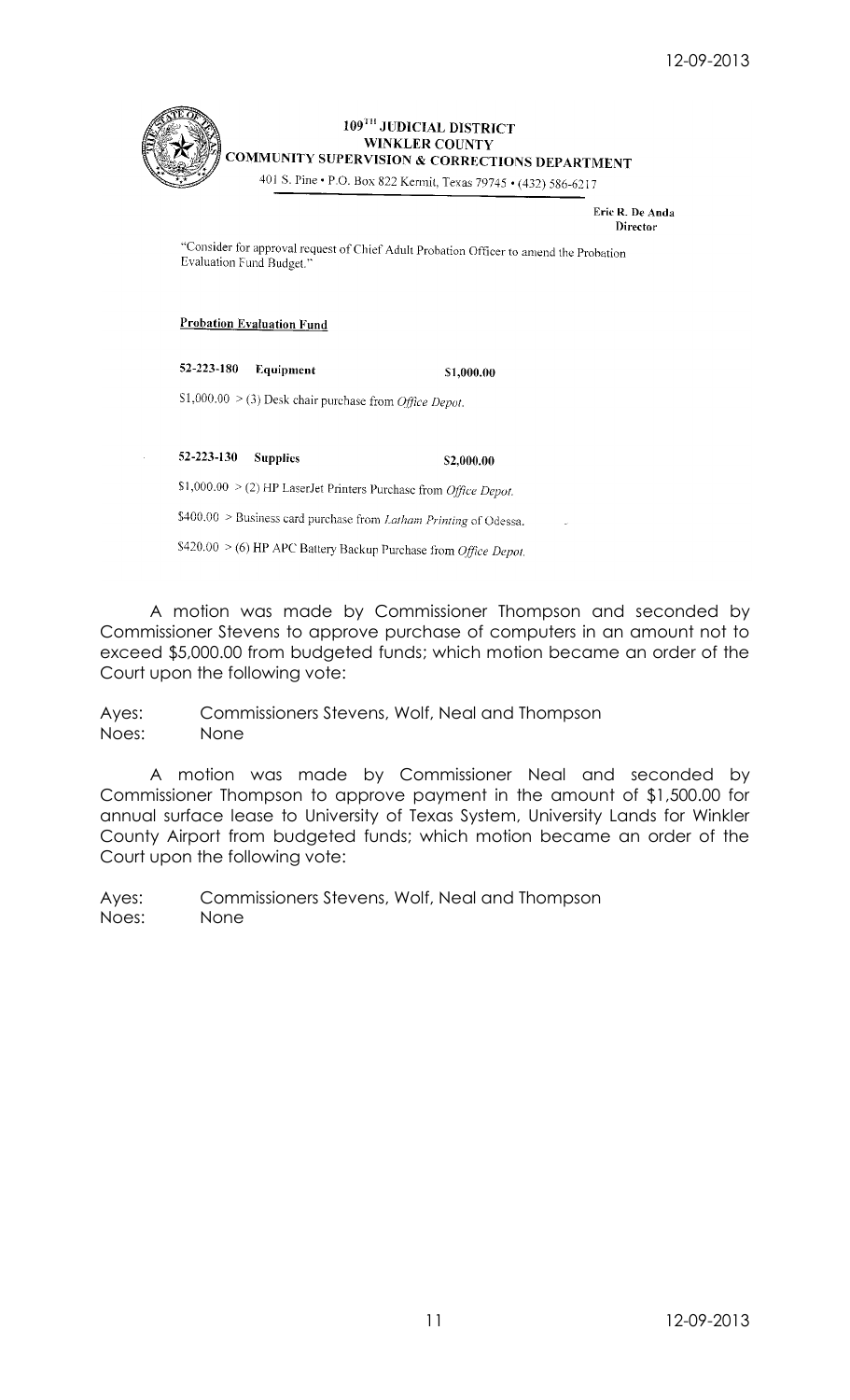## UNIVERSITY OF TEXAS SYSTEM UNIVERSITY LANDS

# **INVOICE**

| <b>CUSTOMER:</b> | Winkler County Commisioner's Court                                     | <b>INVOICE NUMBER:</b>                                | 80000397                                  |                |
|------------------|------------------------------------------------------------------------|-------------------------------------------------------|-------------------------------------------|----------------|
|                  | Attn: Bonnie Leck - County Judge                                       | <b>INVOICE DATE:</b>                                  | 12/03/13                                  |                |
|                  | BILLING ADDRESS: P.O. Box 1015                                         | PAYMENT DUE DATE: 01/01/14                            |                                           |                |
|                  | Kermit, TX 79745                                                       |                                                       |                                           |                |
| <b>TERM</b>      | <b>DESCRIPTION</b>                                                     | PAYMENT PERIOD                                        |                                           | <b>AMOUNT</b>  |
|                  |                                                                        |                                                       |                                           |                |
| 20 yrs           | Surface Lease #6311                                                    | Due on or before 01/01/2014                           |                                           | \$1,500.00     |
|                  | Airport or Aircraft Landing Field                                      |                                                       |                                           |                |
|                  | Block 21 Sections 01, 02 & 12<br>Winkler County, Texas                 |                                                       |                                           |                |
|                  | <b>CONSIDERATION</b>                                                   |                                                       |                                           |                |
|                  |                                                                        |                                                       |                                           |                |
|                  |                                                                        |                                                       |                                           |                |
|                  |                                                                        |                                                       |                                           |                |
|                  |                                                                        | $\mathbb{R}^{d}$<br>$\sim$<br>$\frac{2\pi}{\sqrt{2}}$ | $\alpha = \alpha$                         |                |
|                  |                                                                        |                                                       |                                           |                |
|                  |                                                                        | DEC - 3 mm                                            |                                           |                |
|                  |                                                                        | $\alpha_{\rm{max}}$ , and<br>u.                       |                                           |                |
|                  |                                                                        |                                                       |                                           |                |
|                  |                                                                        |                                                       |                                           |                |
|                  | IMPORTANT: RETURN THE GREEN COPY<br>OF THIS INVOICE WITH YOUR PAYMENT. |                                                       |                                           |                |
|                  |                                                                        |                                                       | TOTAL: \$                                 | 1,500.00       |
|                  | Make check payable to: THE UNIVERSITY OF TEXAS SYSTEM                  |                                                       |                                           |                |
| Mail to:         | University Lands<br>P.O. Box 553<br>Midland, TX 79702-0553             |                                                       | For more information contact: Cindy Gomez | (432) 684-4404 |

A motion was made by Commissioner Stevens and seconded by Commissioner Wolf to approve payment in the amount of \$100.00 to State Farm Fire and Casualty Company for surety bond for Sheryl L. Wright, Legal Assistant, County Attorney's Office for the term of January 01, 2014 to December 31, 2014 and surety bond for Paula Holder, Chief Deputy to Treasurer for the term of December 31, 2013 to December 13, 2014 from budgeted funds; which motion became an order of the Court upon the following vote:

Ayes: Commissioners Stevens, Wolf, Neal and Thompson Noes: None

A motion was made by Commissioner Neal and seconded by Commissioner Thompson to approve Amendment No. 1 to Attachment A – Scope of Services of the Grant for Routine Airport Maintenance between the County of Winkler and Texas Department of Transportation and payment in the amount of \$980.00 for sponsor's share from contingency funds; which motion became an order of the Court upon the following vote: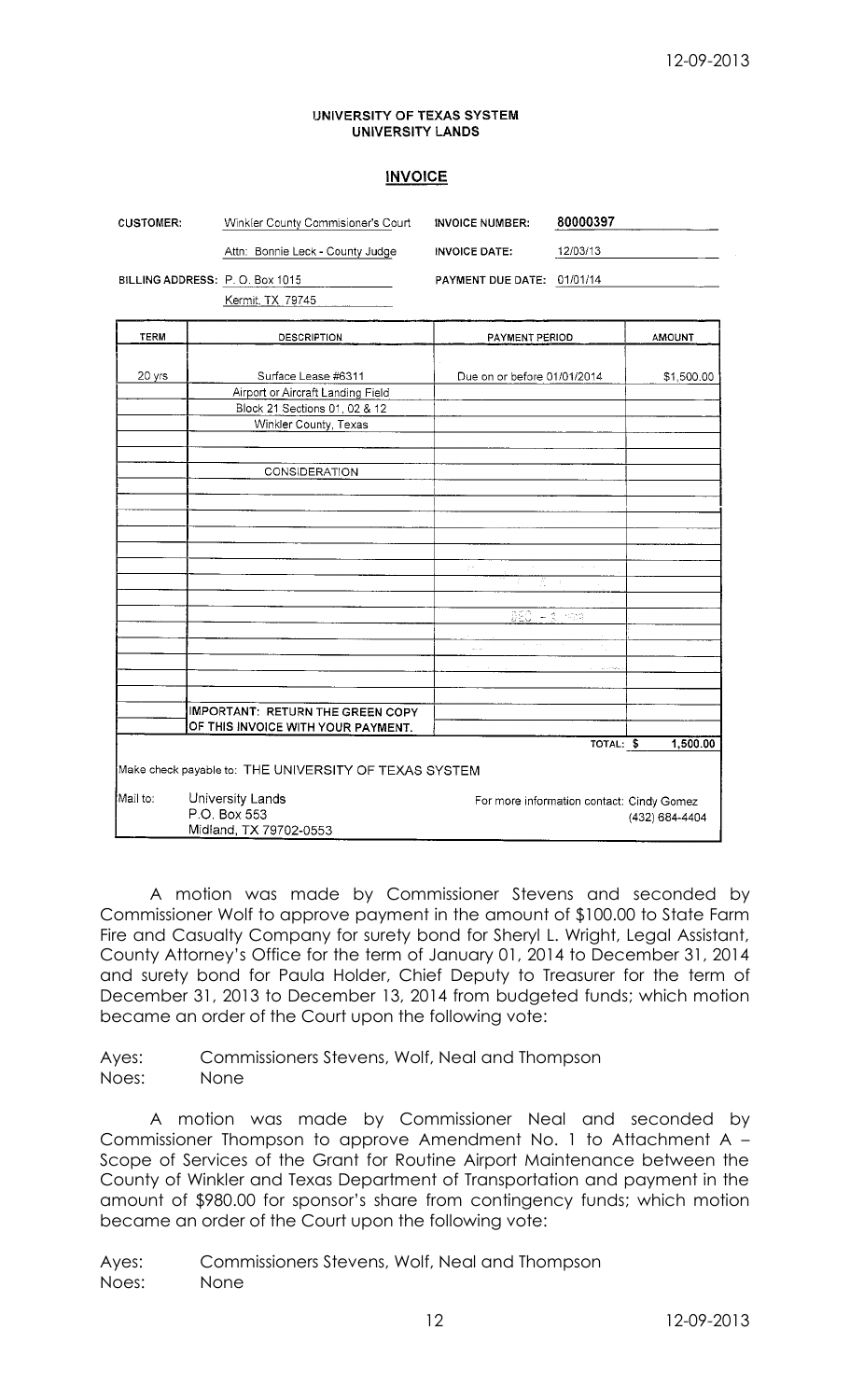Texas Department of Transportation **AVIATION DIVISION** 

135 E 11TH STREET • AUSTINI TEXAS 78701 2483 • 510/416-4589 • FAX 512/416-4510

December 4, 2013

The Honorable Bonnie Leck, County Judge County of Winkler<br>P.O. Drawer Y Kermit, Texas 79745

TxDOT Project No.: 2014WNKC<br>TxDOT CSJ No.:M1406WNKC Fund Source: 3502480927

Dear Judge Leck:

Enclosed are two copies of Amendment Number 01 to Attachment A - Scope of Services of the Grant for Routine Airport Maintenance between the County of Winkler and the Texas Department of Transportation. This amendment will contract to the scope of services of the grant. Under this new agreement all work described in Attachment A shall be accomplished by August 31, 2014.

The sponsor's share of the total project costs, under this amendment, is estimated to be \$980.00. Please remit payment to the address as follows not later than January 6, 2014:

> Texas Department of Transportation<br>Attn.: Diana Ruiz<br>P.O. Box 149001 Austin, Texas 78714

If you have questions concerning the amendment please contact me at 1-800-687-4568 (68PILOT),

Please return one copy of the fully signed document to me and retain the other copy for your records.

Sincerely,

Migga Coffee

Megan Caffall<br>RAMP Program Manager

Mike Stroope, Odessa District ce: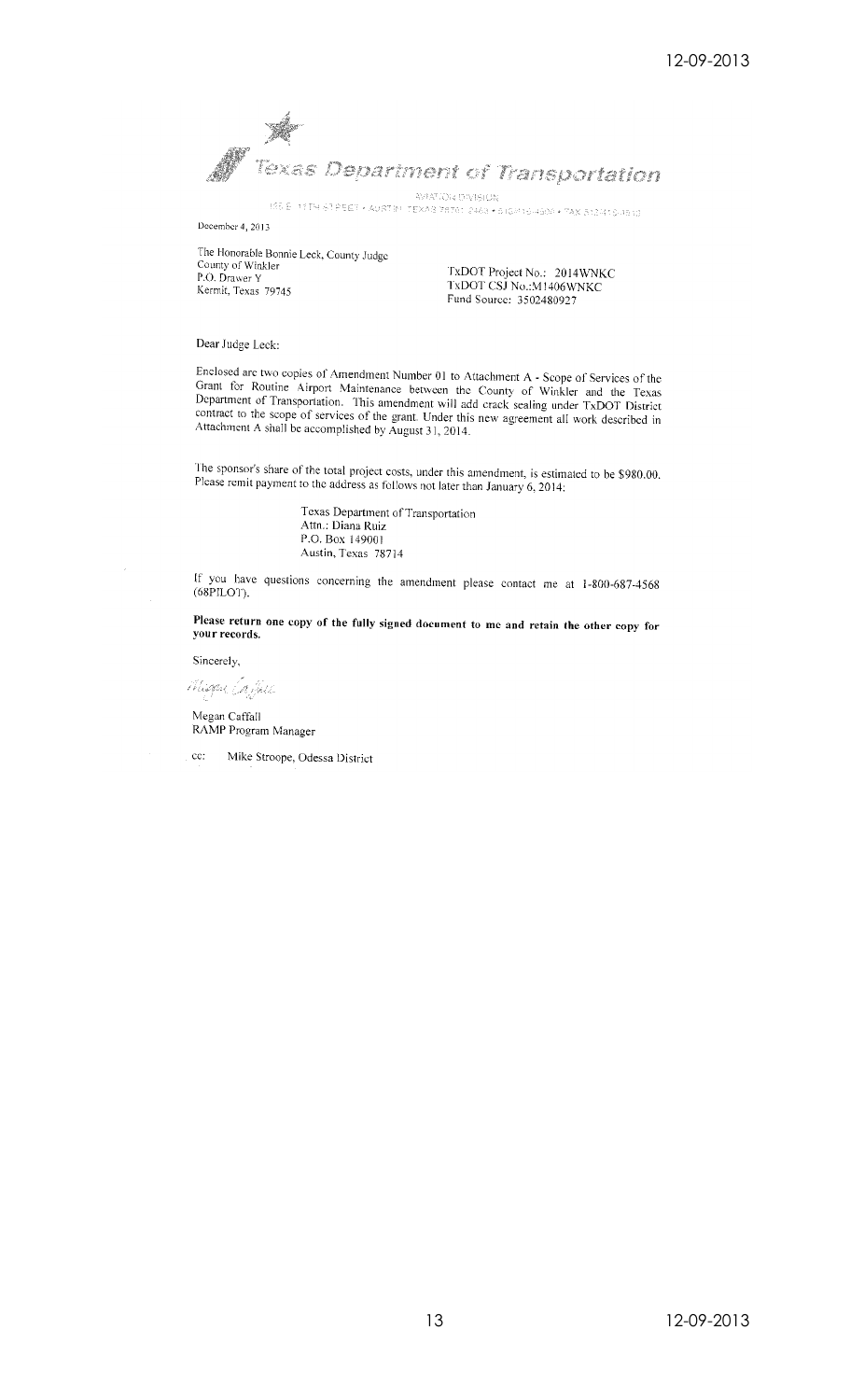## TEXAS DEPARTMENT OF TRANSPORTATION **AVIATION DIVISION**

#### **INVOICE**

December 4, 2013

The Honorable Bonnie Leck, County Judge County of Winkler P.O. Drawer Y Kermit, Texas 79745

TxDOT CSJ No.: M1406WNKC Fund Source: 3502480927

2014 Crack Seal Contract for airport pavement RAMP Share Sponsor share

 $$1,960.00$  $$980.00$  $\mathbf{S}$  $980.00$ 

Return this form with your payment to:

**TxDOT** Attn.: Diana Ruiz P. O. Box 149001 Austin, TX 78714

Payment due by January 6, 2014

TxDOT CSJ No.: M1406WNKC

Amendment No. 01 **Attachment A - Scope of Services** 

| <b>Eligible Scope Items:</b>  | <b>Estimated Costs</b> | State Share     | <b>Sponsor Share</b> |  |
|-------------------------------|------------------------|-----------------|----------------------|--|
|                               | Amount A               | <b>Amount B</b> | Amount C             |  |
| <b>GENERAL MAINTENANCE</b>    | \$40,000,00            | \$20,000.00     | \$20,000.00          |  |
| <b>SPECIAL PROJECT</b>        | \$0.00                 | \$0.00          | \$0.00               |  |
| <b>SPECIAL PROJECT</b>        | \$0.00                 | \$0.00          | \$0.00               |  |
| Crack Seal by Odessa District | \$1,960.00             | \$980.00        | \$980.00             |  |
|                               |                        |                 |                      |  |
|                               |                        |                 |                      |  |
| Total                         | \$41,960.00            | \$20,980.00     | \$20.980.00          |  |

Notes: (explanations of any specifications or variances as needed for above scope items)

## ORIGINAL SCOPE OF SERVICES DESCRIPTION:

GENERAL MAINTENANCE: As needed, Sponsor may contract for services/purchase materials for routine maintenance/improvement of airport pavements, signage, drainage, approach aids, lighting systems, utility infrastructure, fencing, herbicide/application, sponsor owned and operated fuel systems, hangars, buildings, terminal buildings and security systems: professional services for environmental compliance, approved project design. Special projects to be determined and added by amendment.

#### ADDITIONAL WORK ITEM:

SPECIAL PROJECT: Sponsor to participate in TxDOT District Crack Seal contract

Please indicate your concurrence with current description by signing the bottom of this document and fax to TxDOT Aviation Division at  $(512)$  416-4510.

#### Signature

Printed Name and Title

 $Date$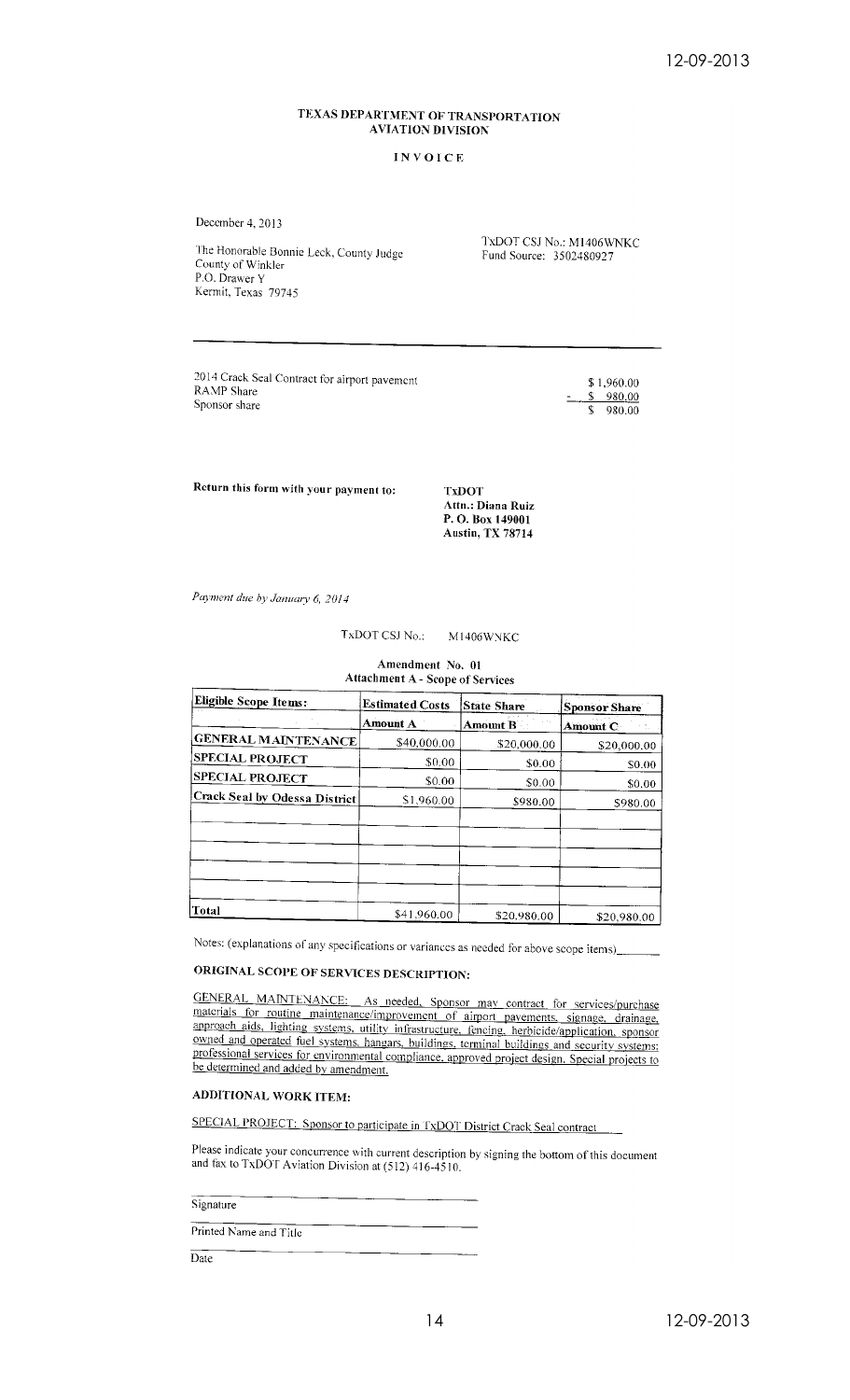A motion was made by Commissioner Stevens and seconded by Commissioner Neal to replace Chief Deputy Treasurer, Robin Easley, with Paula Holder on signature cards at West Texas State Bank effective December 13, 2013; which motion became an order of the Court upon the following vote:

Ayes: Commissioners Stevens, Wolf, Neal and Thompson Noes: None

A motion was made by Commissioner Neal and seconded by Commissioner Wolf to replace Steve Taliaferro, former County Attorney, with Thomas Duckworth, Jr., County Attorney Pro Tem, on signature card at West Texas State Bank; which motion became an order of the Court upon the following vote:

Ayes: Commissioners Stevens, Wolf, Neal and Thompson Noes: None

There were no park project claim(s) for the Court to consider at this time.

A motion was made by Commissioner Neal and seconded by Commissioner Thompson to approve payroll; which motion became an order of the Court upon the following vote:

Ayes: Commissioners Stevens, Wolf, Neal and Thompson Noes: None

A motion was made by Commissioner Neal and seconded by Commissioner Thompson to approve the following line item adjustment(s):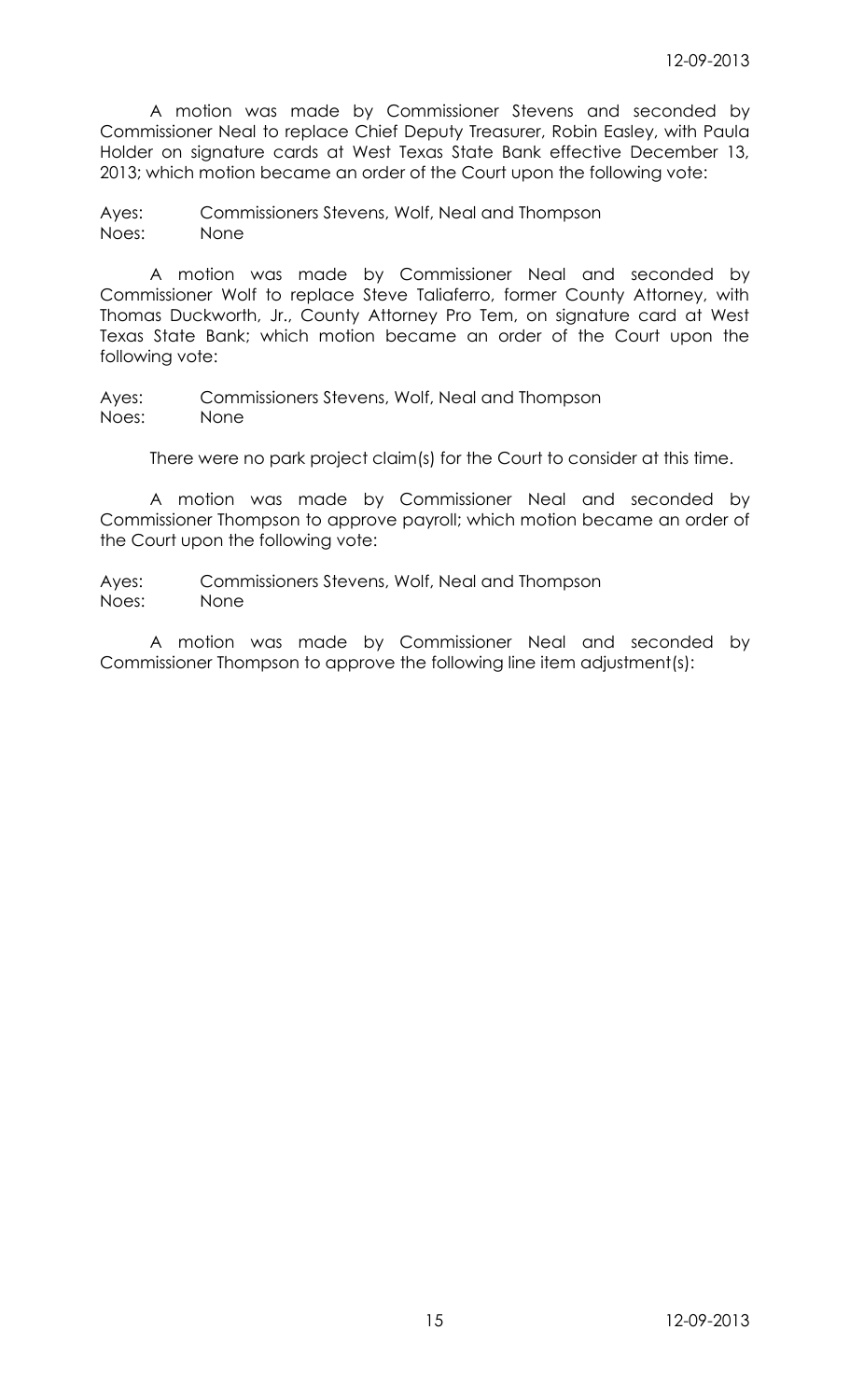#### **WINKLER COUNTY** LINE ITEM ADJUSTMENTS DECEMBER 9, 2013

| NONDESIGNATED               |                                                                 |    |           |    |             |
|-----------------------------|-----------------------------------------------------------------|----|-----------|----|-------------|
| 10-230-080                  | CAPITAL EXPENDITURES                                            | Ś. | 17,500.00 |    |             |
| 10-230-083                  | <b>CONTINGENCY</b>                                              |    |           |    | \$17,500.00 |
|                             | AMD-CONTINGENCY TO CAPITAL EXPENDITURES FOR EMS WINDOWS         |    |           |    |             |
|                             |                                                                 |    |           |    |             |
| <b>NONDESIGNATED</b>        |                                                                 |    |           |    |             |
| 10-230-080                  | CAPITAL EXPENDITURES                                            | \$ | 5,800.00  |    |             |
| 10-230-083                  | <b>CONTINGENCY</b>                                              |    |           | \$ | 5,800.00    |
|                             | AMD-CONTINGENCY TO CAPITAL EXPENDITURES FOR A/C AT WINK LIBRARY |    |           |    |             |
| <b>AIRPORT</b>              |                                                                 |    |           |    |             |
| 10-231-090                  | Maintenance                                                     | \$ | 980.00    |    |             |
| 10-230-083                  | Contingency                                                     |    |           | \$ | 980.00      |
|                             | AMD-CONTINGENCY TO MAINTENANCE                                  |    |           |    |             |
| K LIBRARY                   |                                                                 |    |           |    |             |
| 10-214-030                  | <b>SUPPLIES</b>                                                 | \$ | 100.00    |    |             |
| 10-214-090                  | <b>MAINTENANCE</b>                                              |    |           | \$ | 100.00      |
| AMD-MAINTENANCE TO SUPPLIES |                                                                 |    |           |    |             |
|                             |                                                                 |    |           |    |             |
| <b>WVFD</b>                 |                                                                 |    |           |    |             |
| 10-219-149                  | <b>INSURANCE</b>                                                | Ś  | 750.00    |    |             |
| 10-219-080                  | <b>EQUIPMENT</b>                                                |    |           | \$ | 750.00      |
| AMD-EQUIPMENT TO INSURANCE  |                                                                 |    |           |    |             |
| <b>EMS</b>                  |                                                                 |    |           |    |             |
| 10-236-156                  | <b>FUEL</b>                                                     | Ś  | 500.00    |    |             |
| 10-236-049                  | <b>AUTO INSURANCE</b>                                           |    |           | \$ | 500.00      |
| AMD-AUTO INSURANCE TO FUEL  |                                                                 |    |           |    |             |
| <b>SHERIFF</b>              |                                                                 |    |           |    |             |
| 10-404-014                  | <b>OVERTIME</b>                                                 | \$ | 3,000.00  |    |             |
| 10-404-018                  | COLA                                                            |    |           | \$ | 3,000.00    |
| AMD-COLA TO OVERTIME        |                                                                 |    |           |    |             |
| <b>SHERIFF</b>              |                                                                 |    |           |    |             |
| 10-404-192                  | <b>VEHICLE MAINTENANCE</b>                                      | Ś  | 3,500.00  |    |             |
| 10-404-018                  | COLA                                                            |    |           | S  | 3,500.00    |
|                             | AMD-COLA TO VEHICLE MAINTENANCE                                 |    |           |    |             |

which motion became an order of the Court upon the following vote:

Ayes: Commissioners Stevens, Wolf, Neal and Thompson Noes: None

There were no budget amendment(s) for the Court to consider at this time.

A motion was made by Commissioner Neal and seconded by Commissioner Thompson to receive the following Monthly Reports from County Officials of fees earned and collected for the month of November, 2013;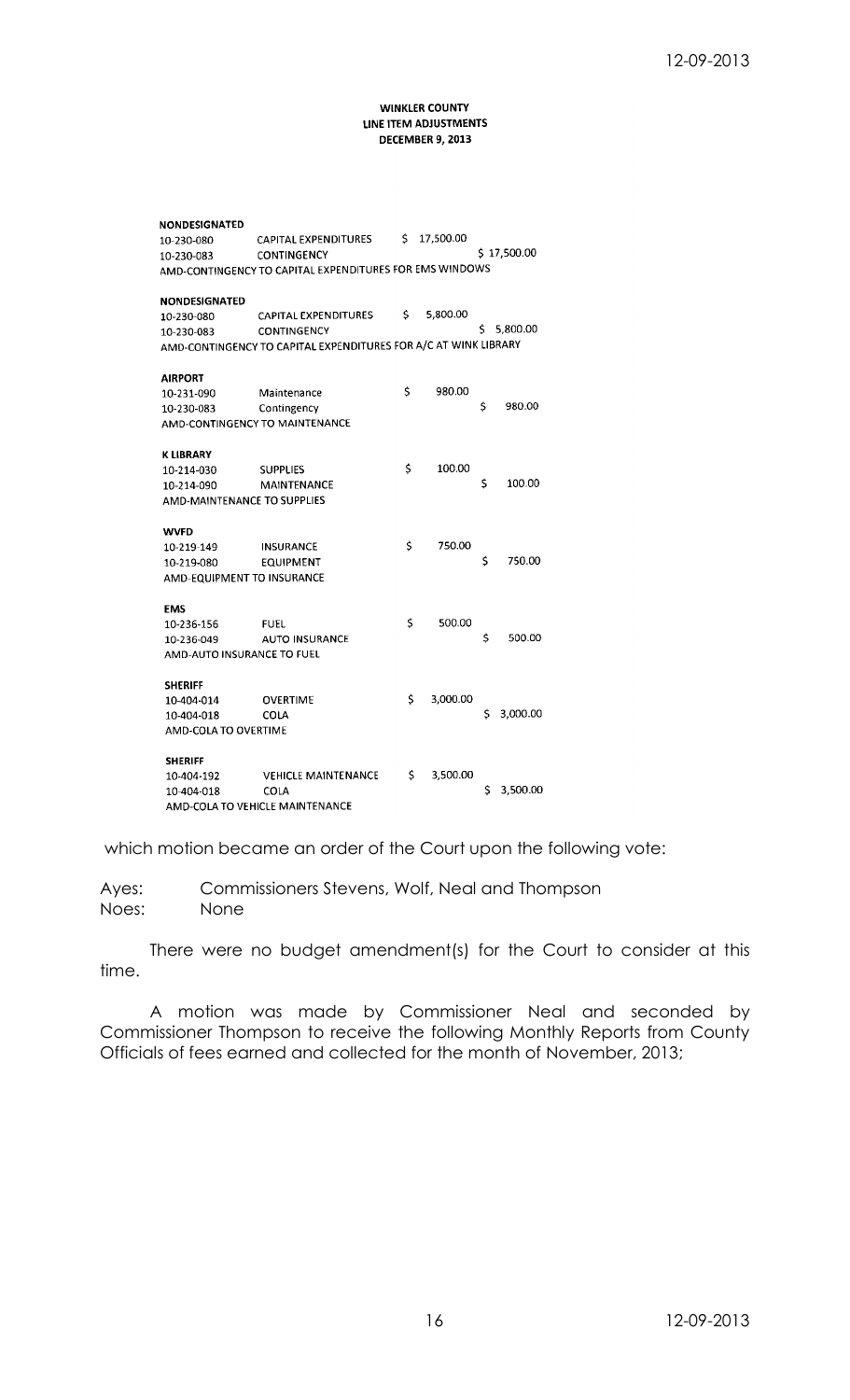|                                                                              | <b>MONTHLY REPORTS</b> |                  |               |
|------------------------------------------------------------------------------|------------------------|------------------|---------------|
| For the Month of                                                             |                        |                  |               |
| Steve Taliaferro, Co Attorney Fee _________ Hot Check____________            |                        | Date<br>Received | Amount        |
|                                                                              |                        |                  | B4. <i>00</i> |
|                                                                              |                        |                  |               |
|                                                                              |                        |                  | D19,837.50    |
|                                                                              |                        | 11.26.13         | \$451.0       |
|                                                                              |                        | 12-3-13          | 771.00        |
|                                                                              |                        | $-12$            |               |
|                                                                              |                        | $12 - 3 - 13$    |               |
|                                                                              |                        |                  |               |
| Billy Stevens, Commissioner Precinct #1 <b>Commissioner Precinct #1</b> 2004 |                        |                  |               |
|                                                                              |                        |                  |               |
|                                                                              |                        |                  |               |
|                                                                              |                        |                  |               |
| Jeanna Willhelm, Auditor Investment [Continuum content]                      |                        |                  |               |
|                                                                              |                        |                  |               |
|                                                                              |                        |                  |               |
|                                                                              |                        |                  |               |

which motion became an order of the Court upon the following vote:

Ayes: Commissioners Stevens, Wolf, Neal and Thompson Noes: None

A motion was made by Commissioner Neal and seconded by Commissioner Thompson to examine and approve bills over \$500.00 and place in line for payment; which motion became an order of the Court upon the following vote:

Ayes: Commissioners Stevens, Wolf, Neal and Thompson Noes: None

A motion was made by Commissioner Neal and seconded by Commissioner Thompson to approve claims against the County and pay as per list of vouchers submitted; which motion became an order of the Court upon the following vote:

Ayes: Commissioners Stevens, Wolf, Neal and Thompson Noes: None

A motion was made by Commissioner Neal and seconded by Commissioner Thompson to adjourn the meeting; which motion became an order of the Court upon the following vote: